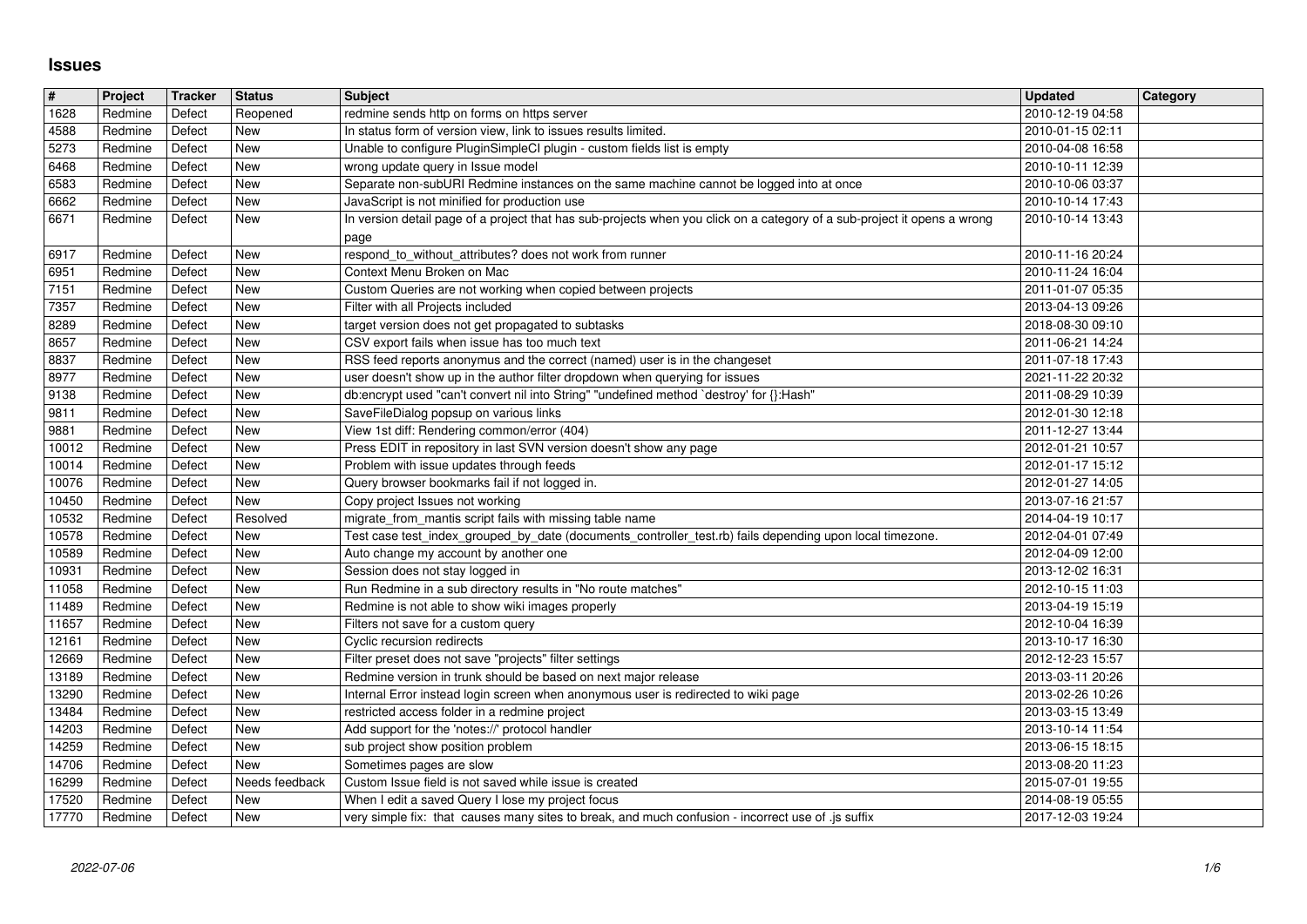| $\overline{\mathbf{H}}$ | Project            | Tracker          | <b>Status</b>                    | <b>Subject</b>                                                                                                                                                                                                             | <b>Updated</b><br><b>Category</b>    |
|-------------------------|--------------------|------------------|----------------------------------|----------------------------------------------------------------------------------------------------------------------------------------------------------------------------------------------------------------------------|--------------------------------------|
| 18201<br>18914          | Redmine<br>Redmine | Defect<br>Defect | New<br>New                       | Internal server error (500): invalid byte sequence in UTF-8<br>Slow rendering pages with many small macros                                                                                                                 | 2014-11-05 10:10<br>2015-01-23 00:37 |
| 19174                   | Redmine            | Defect           | Needs feedback                   | db migrate error from old version to 2.6                                                                                                                                                                                   | 2015-03-26 11:41                     |
| 20042<br>20153          | Redmine<br>Redmine | Defect<br>Defect | Needs feedback<br>Needs feedback | A test fail when running it with PostgreSQL<br>Ajax indicator ajaxComplete/ajaxStop do not fire at (document).ready                                                                                                        | 2021-01-18 09:00<br>2015-07-22 01:59 |
| 20547                   | Redmine            | Defect           | New                              | Exporting CSV with multiple tabs open can export wrong view                                                                                                                                                                | 2015-08-17 15:47                     |
| 21770<br>24426          | Redmine<br>Redmine | Defect<br>Defect | New<br>New                       | Preview does not work on non-ascii data input<br>sqlserver2014:chang issues parentld success but view is wrong                                                                                                             | 2016-01-21 09:49<br>2016-11-24 07:47 |
| 25141                   | Redmine            | Defect           | New                              | Changing the scope and resetting the position of an acts_as_positioned object inserts it at the one-before-last position                                                                                                   | 2017-02-21 16:46                     |
| 25222<br>25342          | Redmine<br>Redmine | Defect<br>Defect | Needs feedback<br>Needs feedback | 404 error when visiting project's repository tab without a main repository<br>ActionView::Template::Error (undefined method `accessor' for # <activerecord::type::value:0xa91ee78>):</activerecord::type::value:0xa91ee78> | 2017-02-28 21:09<br>2018-09-07 22:10 |
| 26508                   | Redmine            | Defect           | Needs feedback                   | excel have wrong column name at custom field                                                                                                                                                                               | 2017-08-23 09:43                     |
| 27067<br>27126          | Redmine<br>Redmine | Defect<br>Defect | Needs feedback<br>Needs feedback | Missed task for redmine: plugins: test<br>Breadcrumbs and Drop-down List corrupted                                                                                                                                         | 2017-09-25 05:44<br>2017-12-01 13:30 |
| 27693                   | Redmine            | Defect           | New                              | In queries, operator "Any" should be "Not empty"                                                                                                                                                                           | 2017-12-27 17:07                     |
| 27902<br>27990          | Redmine<br>Redmine | Defect<br>Defect | New<br>New                       | Overview page is very slow for private projects with large number of members<br>Roadmap Issues null on selection of version custom field                                                                                   | 2020-08-21 09:50<br>2018-02-04 15:40 |
| 28069                   | Redmine            | Defect           | New                              | Queries 403 error if query author is not in the roles list                                                                                                                                                                 | 2018-01-25 10:44                     |
| 28078<br>28111          | Redmine<br>Redmine | Defect<br>Defect | <b>New</b><br>New                | Workflows inconsistencies when removing "add/edit issue" permission to a role which already has a workflow defined<br>Redmine Permissions - option to combine "Non member" role with others                                | 2018-01-25 18:14<br>2018-01-31 11:58 |
| 28127                   | Redmine            | Defect           | New                              | It is impossible to filter the trackers by project in the XML/REST-API                                                                                                                                                     | 2019-03-27 00:28                     |
| 28807<br>28871          | Redmine<br>Redmine | Defect<br>Defect | New<br>New                       | Cannot search in a case-insensitive manner<br>Adding the window AD activity directory to verify redmine permissions is failed                                                                                              | 2018-05-28 04:39<br>2018-05-27 04:18 |
| 29511                   | Redmine            | Defect           | New                              | cpu 100%                                                                                                                                                                                                                   | 2018-09-06 09:47                     |
| 29512<br>30055          | Redmine<br>Redmine | Defect<br>Defect | Confirmed<br>New                 | Test failures with redmine-3.4.6.zip in development mode<br>Keep it from one job to the next                                                                                                                               | 2022-01-20 02:16<br>2018-12-05 08:45 |
| 31111                   | Redmine            | Defect           | New                              | About custom fields in List format or Key/value list format                                                                                                                                                                | 2019-03-28 21:22                     |
| 31341<br>31710          | Redmine<br>Redmine | Defect<br>Defect | New<br>New                       | install redmine on windows<br>Assigned on search issues not ordered by name                                                                                                                                                | 2019-05-10 13:17<br>2019-07-11 20:43 |
| 31755                   | Redmine            | Defect           | New                              | Couldn't download Redmine by curl in Debian buster                                                                                                                                                                         | 2019-07-22 09:40                     |
| 31831<br>31886          | Redmine<br>Redmine | Defect<br>Defect | New<br>New                       | Back url parse in validation<br>There is no limitation for the content of news                                                                                                                                             | 2019-08-01 10:49<br>2019-08-13 07:41 |
| 32420                   | Redmine            | Defect           | Needs feedback                   | Issue redirect after login not working                                                                                                                                                                                     | 2020-10-27 16:12                     |
| 32442                   | Redmine            | Defect           | New                              | Upgrade vom 2.x to 4.0.5 fails when invoking "rake db:migrate RAILS_ENV=production"                                                                                                                                        | 2019-11-10 16:12                     |
| 32558<br>32610          | Redmine<br>Redmine | Defect<br>Defect | New<br><b>New</b>                | Distinct can be removed<br>A inner join can be removed                                                                                                                                                                     | 2019-12-06 04:07<br>2019-12-11 18:24 |
| 32612                   | Redmine            | Defect           | <b>New</b>                       | Distinct can be removed due to unique constraint in database                                                                                                                                                               | 2019-12-11 18:31<br>2022-02-14 20:51 |
| 32762<br>32852          | Redmine<br>Redmine | Defect<br>Defect | New<br>Needs feedback            | Unicode character fails edit Issue<br>Upgrading from Redmine v4.0.5 to v4.1.0 gives 2 errors                                                                                                                               | 2020-02-05 06:39                     |
| 33287<br>34176          | Redmine<br>Redmine | Defect<br>Defect | Needs feedback                   | Issue File Column Attachment Link Error<br>Empty page reponses on Redmine 3.4.5.stable                                                                                                                                     | 2020-08-16 22:41<br>2020-10-27 18:10 |
| 34593                   | Redmine            | Defect           | New<br>Needs feedback            | privacy problem on users info                                                                                                                                                                                              | 2021-01-24 22:45                     |
| 35062                   | Redmine            | Defect           | Confirmed                        | Back URLs with <t+ break<="" operator="" td=""><td>2022-01-18 20:10</td></t+>                                                                                                                                              | 2022-01-18 20:10                     |
|                         |                    |                  |                                  |                                                                                                                                                                                                                            |                                      |
|                         |                    |                  |                                  |                                                                                                                                                                                                                            |                                      |
|                         |                    |                  |                                  |                                                                                                                                                                                                                            |                                      |
|                         |                    |                  |                                  |                                                                                                                                                                                                                            |                                      |
|                         |                    |                  |                                  |                                                                                                                                                                                                                            |                                      |
|                         |                    |                  |                                  |                                                                                                                                                                                                                            |                                      |
|                         |                    |                  |                                  |                                                                                                                                                                                                                            |                                      |
|                         |                    |                  |                                  |                                                                                                                                                                                                                            |                                      |
|                         |                    |                  |                                  |                                                                                                                                                                                                                            |                                      |
|                         |                    |                  |                                  |                                                                                                                                                                                                                            |                                      |
|                         |                    |                  |                                  |                                                                                                                                                                                                                            |                                      |
|                         |                    |                  |                                  |                                                                                                                                                                                                                            |                                      |
|                         |                    |                  |                                  |                                                                                                                                                                                                                            |                                      |
|                         |                    |                  |                                  |                                                                                                                                                                                                                            |                                      |
|                         |                    |                  |                                  |                                                                                                                                                                                                                            |                                      |
|                         |                    |                  |                                  |                                                                                                                                                                                                                            |                                      |
|                         |                    |                  |                                  |                                                                                                                                                                                                                            |                                      |
|                         |                    |                  |                                  |                                                                                                                                                                                                                            |                                      |
|                         |                    |                  |                                  |                                                                                                                                                                                                                            |                                      |
|                         |                    |                  |                                  |                                                                                                                                                                                                                            |                                      |
|                         |                    |                  |                                  |                                                                                                                                                                                                                            |                                      |
|                         |                    |                  |                                  |                                                                                                                                                                                                                            |                                      |
|                         |                    |                  |                                  |                                                                                                                                                                                                                            |                                      |
|                         |                    |                  |                                  |                                                                                                                                                                                                                            |                                      |
|                         |                    |                  |                                  |                                                                                                                                                                                                                            |                                      |
|                         |                    |                  |                                  |                                                                                                                                                                                                                            |                                      |
|                         |                    |                  |                                  |                                                                                                                                                                                                                            |                                      |
|                         |                    |                  |                                  |                                                                                                                                                                                                                            |                                      |
|                         |                    |                  |                                  |                                                                                                                                                                                                                            |                                      |
|                         |                    |                  |                                  |                                                                                                                                                                                                                            |                                      |
|                         |                    |                  |                                  |                                                                                                                                                                                                                            |                                      |
|                         |                    |                  |                                  |                                                                                                                                                                                                                            |                                      |
|                         |                    |                  |                                  |                                                                                                                                                                                                                            |                                      |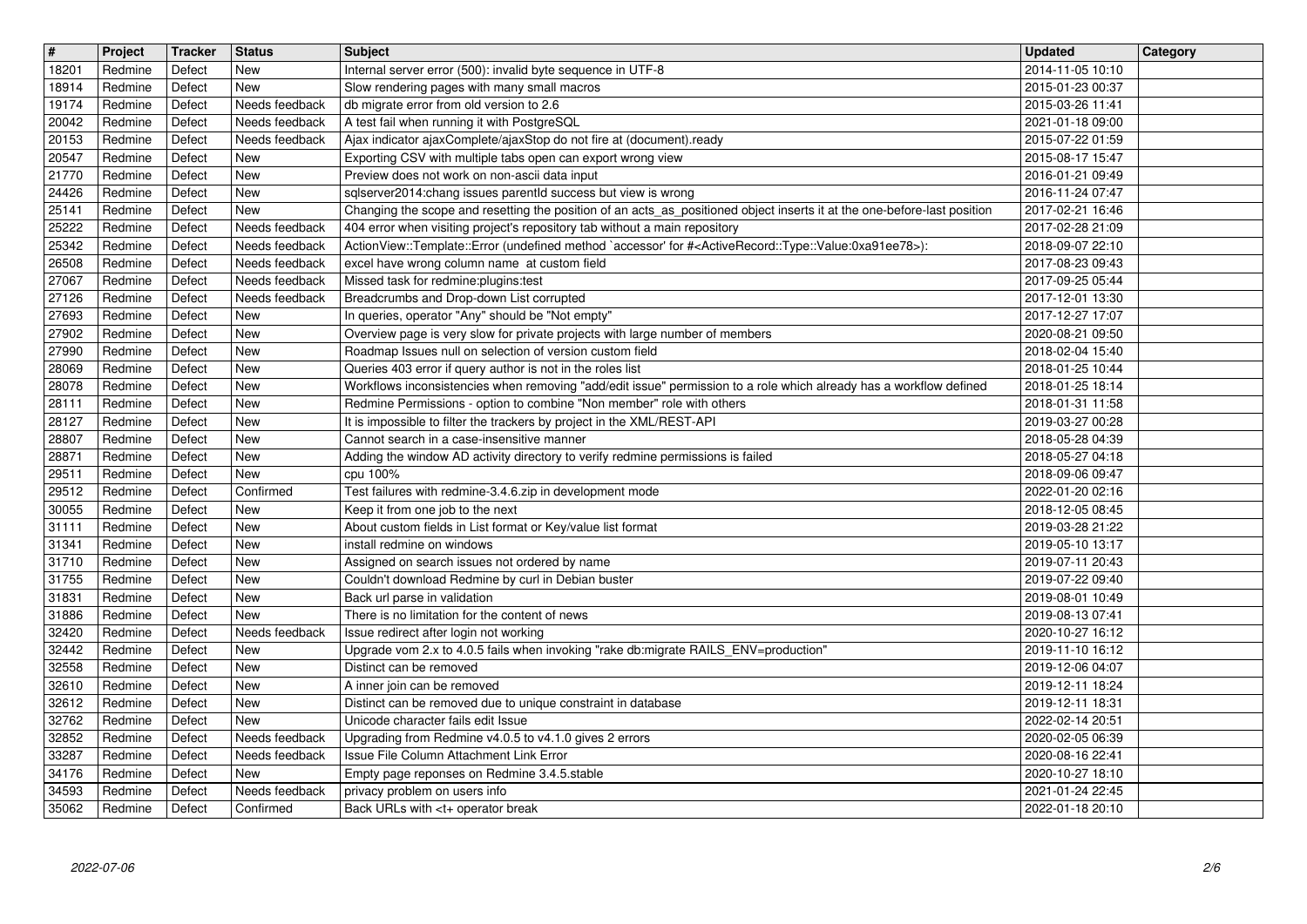| $\boxed{\texttt{#}}$ | Project              | Tracker          | Status                       | <b>Subject</b>                                                                                                                                  | <b>Updated</b>                       | Category                                       |
|----------------------|----------------------|------------------|------------------------------|-------------------------------------------------------------------------------------------------------------------------------------------------|--------------------------------------|------------------------------------------------|
| 35102<br>35382       | Redmine<br>Redmine   | Defect<br>Defect | New<br>New                   | Issue Tracking Details are showning issue statuses even if they are not used within the project<br>Copy Project Tracker and Tasks and relations | 2021-04-15 11:02<br>2022-01-27 21:08 |                                                |
| 35608                | Redmine              | Defect           | Needs feedback               | ActionView::Template::Error                                                                                                                     | 2022-02-13 10:05                     |                                                |
| 35732<br>35802       | Redmine<br>Redmine   | Defect<br>Defect | <b>New</b><br>Needs feedback | Clean up and reorder Redmine Wiki<br>Redmine profile language form lists non-localized languages as English                                     | 2021-12-16 09:47<br>2021-08-24 23:17 |                                                |
| 35885                | Redmine              | Defect           | New                          | the change of routing raw files from repositories not included in the upgrade proces/manual                                                     | 2021-09-24 17:32                     |                                                |
| 36260<br>36273       | Redmine<br>Redmine   | Defect<br>Defect | New<br>New                   | Gantt error<br>Modifying the source code of the plugin does not reload it in trunk 21295                                                        | 2021-11-30 11:55<br>2021-12-02 15:21 |                                                |
| 36794                | Redmine              | Defect           | New                          | Issue copying ignores workflow rules                                                                                                            | 2022-03-17 16:46                     |                                                |
| 37048<br>37109       | Redmine<br>Redmine   | Defect<br>Defect | <b>New</b><br>Needs feedback | generate redmine_plugin is broken for Redmine 5<br>Email fields visibility from journal                                                         | 2022-05-24 10:41<br>2022-05-30 19:13 |                                                |
| 37165                | Redmine              | Defect           | <b>New</b>                   | Can not get anonymous user using User.find                                                                                                      | 2022-05-27 04:15                     |                                                |
| 37241<br>37257       | Redmine<br>Redmine   | Defect<br>Defect | <b>New</b><br><b>New</b>     | Installation plugins get problem " /zeitwerk/kernel.rb:35:in `require': cannot load such file"<br>Conflict when update sub-project of           | 2022-06-14 08:36<br>2022-06-16 16:30 |                                                |
| 3928                 | Redmine              | Defect           | <b>New</b>                   | should complain when cookies are disabled on browser                                                                                            | 2012-12-19 16:36                     | Accounts /                                     |
| 3984                 | Redmine              | Defect           | New                          | On-the-fly user creation fails silently if LDAP attribute is not found for new user                                                             | 2012-06-01 17:43                     | authentication<br>Accounts /                   |
| 4825                 | Redmine              | Defect           | <b>New</b>                   | Several related bugs relating to registration, sign in and account preferences.                                                                 | 2011-06-27 15:41                     | authentication<br>Accounts /                   |
| 5230                 | Redmine              | Defect           | <b>New</b>                   | Invalid form authenticity token.                                                                                                                | 2016-10-25 14:32                     | authentication<br>Accounts /                   |
| 5976                 | Redmine              | Defect           | Confirmed                    | Uniqueness of User model fields is not checked sufficiently                                                                                     | 2013-01-16 19:39                     | authentication<br>Accounts /                   |
| 6088                 | Redmine              | Defect           | <b>New</b>                   | eMail in uncommon formats considered invalid                                                                                                    | 2011-01-15 09:48                     | authentication<br>Accounts /                   |
| 6254                 | Redmine              | Defect           | New                          | Remove 'invalid user' notification on password request with invalid e-mailadress                                                                | 2017-02-22 02:39                     | authentication<br>Accounts /                   |
| 8824                 | Redmine              | Defect           | New                          | table name prefix and suffix are not used in some vendor plugins                                                                                | 2011-07-15 13:10                     | authentication<br>Accounts /                   |
|                      |                      |                  |                              |                                                                                                                                                 |                                      | authentication                                 |
| 10098                | Redmine              | Defect           | Confirmed                    | last_login_on set to wrong time when config.active_record.default_timezone = :utc                                                               | 2020-07-20 03:00                     | Accounts /<br>authentication                   |
| 10156                | Redmine              | Defect           | <b>New</b>                   | Logout on Safari takes you to home screen (1.3.0)                                                                                               | 2012-03-16 11:36                     | Accounts /<br>authentication                   |
| 12106                | Redmine              | Defect           | New                          | Users can easily use any (not yet used) email address for their account (potential security issue)                                              | 2013-03-15 14:41                     | Accounts /<br>authentication                   |
| 14690                | Redmine              | Defect           | New                          | Redmine Ldap Auth Error                                                                                                                         | 2013-08-15 03:11                     | Accounts /<br>authentication                   |
|                      | 14976 Redmine Defect |                  | New                          | authentication required configurable                                                                                                            | 2014-01-20 16:07   Accounts /        |                                                |
| 17158                | Redmine              | Defect           | Needs feedback               | 403 error when trying to view project/issue details                                                                                             | 2014-06-26 10:17                     | authentication<br>Accounts /<br>authentication |
|                      |                      |                  |                              |                                                                                                                                                 |                                      | 3/6                                            |
|                      | 2022-07-06           |                  |                              |                                                                                                                                                 |                                      |                                                |
|                      |                      |                  |                              |                                                                                                                                                 |                                      |                                                |
|                      |                      |                  |                              |                                                                                                                                                 |                                      |                                                |
|                      |                      |                  |                              |                                                                                                                                                 |                                      |                                                |
|                      |                      |                  |                              |                                                                                                                                                 |                                      |                                                |
|                      |                      |                  |                              |                                                                                                                                                 |                                      |                                                |
|                      |                      |                  |                              |                                                                                                                                                 |                                      |                                                |
|                      |                      |                  |                              |                                                                                                                                                 |                                      |                                                |
|                      |                      |                  |                              |                                                                                                                                                 |                                      |                                                |
|                      |                      |                  |                              |                                                                                                                                                 |                                      |                                                |
|                      |                      |                  |                              |                                                                                                                                                 |                                      |                                                |
|                      |                      |                  |                              |                                                                                                                                                 |                                      |                                                |
|                      |                      |                  |                              |                                                                                                                                                 |                                      |                                                |
|                      |                      |                  |                              |                                                                                                                                                 |                                      |                                                |
|                      |                      |                  |                              |                                                                                                                                                 |                                      |                                                |
|                      |                      |                  |                              |                                                                                                                                                 |                                      |                                                |
|                      |                      |                  |                              |                                                                                                                                                 |                                      |                                                |
|                      |                      |                  |                              |                                                                                                                                                 |                                      |                                                |
|                      |                      |                  |                              |                                                                                                                                                 |                                      |                                                |
|                      |                      |                  |                              |                                                                                                                                                 |                                      |                                                |
|                      |                      |                  |                              |                                                                                                                                                 |                                      |                                                |
|                      |                      |                  |                              |                                                                                                                                                 |                                      |                                                |
|                      |                      |                  |                              |                                                                                                                                                 |                                      |                                                |
|                      |                      |                  |                              |                                                                                                                                                 |                                      |                                                |
|                      |                      |                  |                              |                                                                                                                                                 |                                      |                                                |
|                      |                      |                  |                              |                                                                                                                                                 |                                      |                                                |
|                      |                      |                  |                              |                                                                                                                                                 |                                      |                                                |
|                      |                      |                  |                              |                                                                                                                                                 |                                      |                                                |
|                      |                      |                  |                              |                                                                                                                                                 |                                      |                                                |
|                      |                      |                  |                              |                                                                                                                                                 |                                      |                                                |
|                      |                      |                  |                              |                                                                                                                                                 |                                      |                                                |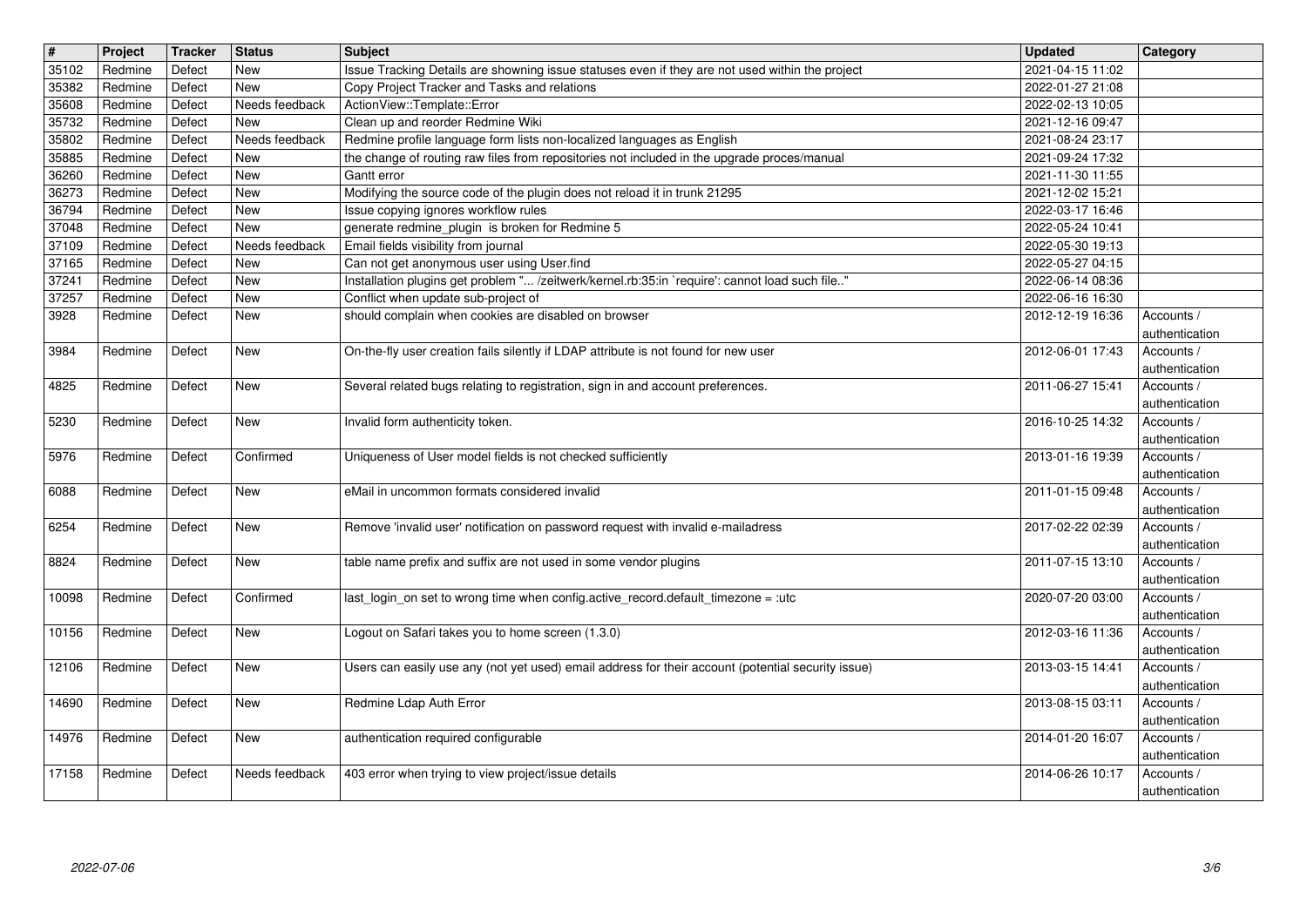| $\overline{\mathbf{H}}$ | Project            | <b>Tracker</b>   | <b>Status</b>              | Subject                                                                                                                                                                                                    | <b>Updated</b>                       | Category                               |
|-------------------------|--------------------|------------------|----------------------------|------------------------------------------------------------------------------------------------------------------------------------------------------------------------------------------------------------|--------------------------------------|----------------------------------------|
| 18148                   | Redmine            | Defect           | Needs feedback             | hook controller_account_success_authentication_after not called with auth_sources                                                                                                                          | 2014-10-28 19:26                     | Accounts /<br>authentication           |
| 20648                   | Redmine            | Defect           | New                        | Users' "Last connection" is not updated correctly.                                                                                                                                                         | 2016-06-15 14:32                     | Accounts /                             |
| 22016                   | Redmine            | Defect           | New                        | Generated password not shown if Send Account Information To User is unchecked                                                                                                                              | 2016-02-11 19:39                     | authentication<br>Accounts /           |
|                         |                    |                  |                            |                                                                                                                                                                                                            |                                      | authentication                         |
| 24906                   | Redmine            | Defect           | New                        | Session expiration not visible when editing issues                                                                                                                                                         | 2017-01-23 11:35                     | Accounts /                             |
| 28188                   | Redmine            | Defect           | New                        | No Access-Control-Allow-Origin                                                                                                                                                                             | 2018-03-05 20:09                     | authentication<br>Accounts /           |
|                         |                    |                  |                            |                                                                                                                                                                                                            |                                      | authentication                         |
| 28558                   | Redmine            | Defect           | <b>New</b>                 | OpenLDAP                                                                                                                                                                                                   | 2018-09-13 15:36                     | Accounts /<br>authentication           |
| 28878                   | Redmine            | Defect           | New                        | Email does not support Russian-language domains.                                                                                                                                                           | 2018-12-05 11:58                     | Accounts /                             |
| 29920                   | Redmine            | Defect           | New                        | Email has already been taken/Login has already been taken                                                                                                                                                  | 2018-11-26 10:55                     | authentication<br>Accounts /           |
|                         |                    |                  |                            |                                                                                                                                                                                                            |                                      | authentication                         |
| 29980                   | Redmine            | Defect           | New                        | Option "disalow registration" not work if Idap is used and Idap-account information entered into login                                                                                                     | 2018-11-15 16:00                     | Accounts /<br>authentication           |
| 32972                   | Redmine            | Defect           | New                        | UTF8 Symbols as Usernames get Truncated                                                                                                                                                                    | 2022-02-02 21:16                     | Accounts /                             |
| 35355                   | Redmine            | Defect           | Resolved                   | Unable to create or edit users with Cyrillic logins                                                                                                                                                        | 2021-06-06 21:42                     | authentication<br>Accounts /           |
|                         |                    |                  |                            |                                                                                                                                                                                                            |                                      | authentication                         |
| 36969                   | Redmine            | Defect           | New                        | EmailAddress regex matches invalid email addresses                                                                                                                                                         | 2022-05-05 09:08                     | Accounts /                             |
| 6082                    | Redmine            | Defect           | Confirmed                  | acts_as_event email key                                                                                                                                                                                    | 2021-03-05 06:44                     | authentication<br><b>Activity view</b> |
| 11122                   | Redmine            | Defect           | New                        | In the Activity previous page navigation is enabled for first page also.                                                                                                                                   | 2017-10-15 05:50                     | Activity view                          |
| 15812<br>23660          | Redmine<br>Redmine | Defect<br>Defect | New<br>New                 | Default Gravatar image setting ignored in activity feed with user_id parameter<br>Email notification on description change without activity view entry                                                     | 2014-01-07 05:07<br>2016-08-25 09:36 | Activity view<br>Activity view         |
| 26321                   | Redmine            | Defect           | <b>New</b>                 | Activity view should not show raw text                                                                                                                                                                     | 2017-07-03 10:52                     | Activity view                          |
| 31152<br>34820          | Redmine            | Defect           | Needs feedback             | F5 (refresh) doesn't bring me to the same page, but bring me in another page<br>Associated Revisions not shown up on Activity Page                                                                         | 2019-04-08 08:41                     | Activity view                          |
| 35168                   | Redmine<br>Redmine | Defect<br>Defect | New<br>New                 | Activity tab not showing recent data                                                                                                                                                                       | 2021-03-01 13:38<br>2021-09-17 14:48 | Activity view<br>Activity view         |
| 5826                    | Redmine            | Defect           | New                        | Issue copying projects                                                                                                                                                                                     | 2010-07-27 09:23                     | Administration                         |
| 8913<br>11481           | Redmine<br>Redmine | Defect<br>Defect | New<br>Needs feedback      | Bug after deleting a project<br>Copying Projects (with Tickets) not working                                                                                                                                | 2011-08-04 22:31<br>2017-02-22 21:42 | Administration<br>Administration       |
| 15951                   | Redmine            | Defect           | Needs feedback             | Error when deleting project                                                                                                                                                                                | 2014-03-07 21:55                     | Administration                         |
| 16661<br>17125          | Redmine<br>Redmine | Defect<br>Defect | New<br>New                 | Different users sharing same role have rights in projects in which user is not a member<br>workflow's status-transitions' header-column & header-row pan & scroll out of view when numerous issue-statuses | 2014-04-30 11:31<br>2014-06-07 21:16 | Administration<br>Administration       |
| 17555                   | Redmine            | Defect           | New                        | Mandatory condition for 'Category' & 'Assignee' is not working according to workflow defined                                                                                                               | 2019-12-10 10:54                     | Administration                         |
| 21231                   | Redmine            | Defect           | Needs feedback<br>Reopened | Workflow setup issues                                                                                                                                                                                      | 2015-12-13 08:24                     | Administration                         |
| 30851<br>31407          | Redmine<br>Redmine | Defect<br>Defect | New                        | Redmine 4.0.1 Internnal error 500 on accessing the settings page<br>relative_url_root does not correctly set the menu_items href                                                                           | 2019-06-25 23:52<br>2019-05-20 19:52 | Administration<br>Administration       |
| 31512                   | Redmine            | Defect           | New                        | valid Idap auth_source item _has_ to be id 1                                                                                                                                                               | 2019-06-04 15:54                     | Administration                         |
|                         |                    |                  |                            |                                                                                                                                                                                                            |                                      |                                        |
|                         |                    |                  |                            |                                                                                                                                                                                                            |                                      |                                        |
|                         |                    |                  |                            |                                                                                                                                                                                                            |                                      |                                        |
|                         |                    |                  |                            |                                                                                                                                                                                                            |                                      |                                        |
|                         |                    |                  |                            |                                                                                                                                                                                                            |                                      |                                        |
|                         |                    |                  |                            |                                                                                                                                                                                                            |                                      |                                        |
|                         |                    |                  |                            |                                                                                                                                                                                                            |                                      |                                        |
|                         |                    |                  |                            |                                                                                                                                                                                                            |                                      |                                        |
|                         |                    |                  |                            |                                                                                                                                                                                                            |                                      |                                        |
|                         |                    |                  |                            |                                                                                                                                                                                                            |                                      |                                        |
|                         |                    |                  |                            |                                                                                                                                                                                                            |                                      |                                        |
|                         |                    |                  |                            |                                                                                                                                                                                                            |                                      |                                        |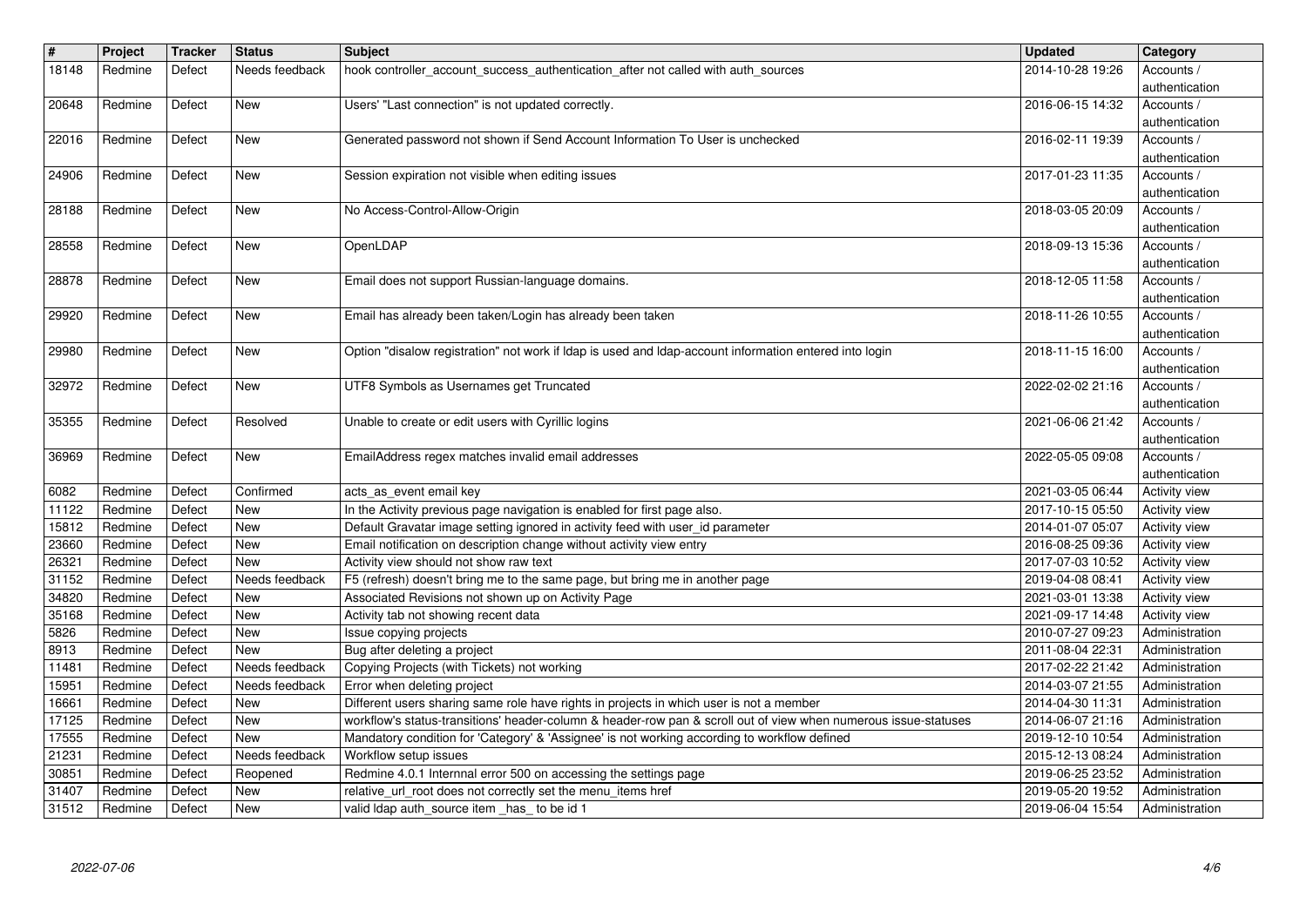| $\overline{\mathbf{H}}$<br>32149 | Project<br>Redmine | <b>Tracker</b><br>Defect | <b>Status</b><br>New         | Subject<br>Project copy failed to copy Issues if Category is set to required: Project#copy_issues: issue #xxx could not be copied:<br>["Category cannot be blank"]                | <b>Updated</b><br>2019-09-26 14:12   | Category<br>Administration          |
|----------------------------------|--------------------|--------------------------|------------------------------|-----------------------------------------------------------------------------------------------------------------------------------------------------------------------------------|--------------------------------------|-------------------------------------|
| 32154                            | Redmine            | Defect                   | <b>New</b>                   | Value of custom fields will not be copied when copy project with issues included                                                                                                  | 2019-09-26 17:29                     | Administration                      |
| 33626<br>34896                   | Redmine<br>Redmine | Defect<br>Defect         | <b>New</b><br><b>New</b>     | Keep issue status when processing commit messages<br>PDF thumbnails are not displayed even though "ImageMagick PDF support available (optional)" is checked                       | 2020-06-18 11:39<br>2021-05-06 01:42 | Administration<br>Administration    |
| 35582<br>36996                   | Redmine<br>Redmine | Defect<br>Defect         | <b>New</b><br>Needs feedback | Error: Template::Error (Tried to load unspecified class: ActiveSupport::HashWithIndifferentAccess)<br>a choice is missing from the list for "notification by email"               | 2022-02-13 10:04<br>2022-04-25 11:28 | Administration<br>Administration    |
| 37164<br>37366                   | Redmine<br>Redmine | Defect<br>Defect         | <b>New</b><br><b>New</b>     | Copying a role does not copy custom field visibility<br>Redmine Docker - Easy deploy upgrade, administer                                                                          | 2022-05-26 23:21<br>2022-06-28 13:34 | Administration<br>Administration    |
| 6089                             | Redmine            | Defect                   | <b>New</b>                   | Large uploads fails with Firefox                                                                                                                                                  | 2014-08-08 20:22                     | Attachments                         |
| 9425<br>10023                    | Redmine<br>Redmine | Defect<br>Defect         | <b>New</b><br>Resolved       | Attachment links fail when the file names contain the syntax pattern "_-_"<br>Filename of attachments                                                                             | 2011-11-11 19:18<br>2019-09-26 17:54 | Attachments<br>Attachments          |
| 10182<br>13554                   | Redmine<br>Redmine | Defect<br>Defect         | <b>New</b><br><b>New</b>     | <b>UTF and Attachments</b><br>url for thubms attachments ignores :only_path                                                                                                       | 2014-08-15 00:44<br>2021-06-29 11:24 | Attachments<br>Attachments          |
| 14709<br>14953                   | Redmine<br>Redmine | Defect<br>Defect         | <b>New</b><br><b>New</b>     | Attachment filesize is displayed to 3 decimal places<br>Intermittent AJAX Atttachement Upload Failure in Firefox                                                                  | 2014-09-06 17:35<br>2014-08-08 19:53 | Attachments<br>Attachments          |
| 15694                            | Redmine            | Defect                   | <b>New</b>                   | Error while uploading attachments                                                                                                                                                 | 2014-02-24 13:52                     | Attachments                         |
| 19811<br>26296                   | Redmine<br>Redmine | Defect<br>Defect         | New<br>New                   | Attachment back_url in login<br>GET /attachments/download/:id/:filename should deny access                                                                                        | 2015-06-10 07:05<br>2017-06-28 14:49 | Attachments<br>Attachments          |
| 30125<br>30176                   | Redmine<br>Redmine | Defect<br>Defect         | Confirmed<br>Confirmed       | Can't be distinguished when deleting multiple attachments with the same file name in one action.<br>Anonymous users cannot upload attachment if added to project member           | 2021-03-26 06:58<br>2018-12-16 20:12 | Attachments<br>Attachments          |
| 31815                            | Redmine            | Defect                   | <b>New</b>                   | After edition document's attachment redirecting to home page                                                                                                                      | 2019-10-06 11:33                     | Attachments                         |
| 31936<br>31968                   | Redmine<br>Redmine | Defect<br>Defect         | <b>New</b><br>Resolved       | Cannot download issue-attachments that contains one or more "+" (Plus Sign) characters<br>MIME Content Type is not properly handled while attaching the files                     | 2019-08-22 14:43<br>2019-08-28 14:41 | Attachments<br>Attachments          |
| 33023<br>17293                   | Redmine<br>Redmine | Defect<br>Defect         | <b>New</b><br><b>New</b>     | Warning occurs when displaying a few exceptional PDF thumbnail<br>Custom query don't filter target versions in calendar                                                           | 2020-06-15 06:30<br>2014-06-25 10:14 | Attachments<br>Calendar             |
| 33673                            | Redmine            | Defect                   | Confirmed<br>Confirmed       | Calendar View / The right side of the tooltip is cut off                                                                                                                          | 2020-06-27 02:36                     | Calendar                            |
| 5475                             | Redmine            | Defect                   |                              | Non conformances with W3C xhtml transitional standards                                                                                                                            | 2013-11-14 09:44                     | Code<br>cleanup/refactoring         |
| 8746<br>28304                    | Redmine<br>Redmine | Defect<br>Defect         | <b>New</b><br><b>New</b>     | RCOV configuration for redmine plugin and not showing rcov coverage of redmine_plugin patch files<br>Move tests related to textile syntax to dedicated TextileFormatterTest class | 2011-08-31 08:26<br>2018-03-07 09:24 | Code<br>cleanup/refactoring<br>Code |
| 28309                            | Redmine            | Defect                   | <b>New</b>                   | Error when query filter model inherited from other class which inherited from Query                                                                                               | 2018-03-08 12:55                     | cleanup/refactoring<br>Code         |
| 31507                            | Redmine            | Defect                   | New                          | Test fails if trailing whitespaces are removed                                                                                                                                    | 2019-06-07 14:02                     | cleanup/refactoring<br>Code         |
| 33181                            | Redmine            | Defect                   | <b>New</b>                   | IssuesSystemTest#test_index_as_csv_should_reflect_sort fails                                                                                                                      | 2020-09-25 03:19                     | cleanup/refactoring<br>Code         |
| 10495                            | Redmine            | Defect                   | <b>New</b>                   | Wrong links in plugin "Simple CI"                                                                                                                                                 | 2012-03-20 11:16                     | cleanup/refactoring<br>Core Plugins |
| 1768                             | Redmine            | Defect                   | <b>New</b><br>New            | Custom field reordering isn't working at a lot of places                                                                                                                          | 2012-10-11 10:00                     | Custom fields                       |
| 2220<br>4994                     | Redmine<br>Redmine | Defect<br>Defect         | New                          | New Custom Fields not propagated to old issues<br>Issue global custom fields should be available in filters only for their trackers                                               | 2011-03-23 11:34<br>2010-03-08 07:34 | Custom fields<br>Custom fields      |
|                                  | 2022-07-06         |                          |                              |                                                                                                                                                                                   |                                      |                                     |
|                                  |                    |                          |                              |                                                                                                                                                                                   |                                      |                                     |
|                                  |                    |                          |                              |                                                                                                                                                                                   |                                      |                                     |
|                                  |                    |                          |                              |                                                                                                                                                                                   |                                      |                                     |
|                                  |                    |                          |                              |                                                                                                                                                                                   |                                      |                                     |
|                                  |                    |                          |                              |                                                                                                                                                                                   |                                      |                                     |
|                                  |                    |                          |                              |                                                                                                                                                                                   |                                      |                                     |
|                                  |                    |                          |                              |                                                                                                                                                                                   |                                      |                                     |
|                                  |                    |                          |                              |                                                                                                                                                                                   |                                      |                                     |
|                                  |                    |                          |                              |                                                                                                                                                                                   |                                      |                                     |
|                                  |                    |                          |                              |                                                                                                                                                                                   |                                      |                                     |
|                                  |                    |                          |                              |                                                                                                                                                                                   |                                      |                                     |
|                                  |                    |                          |                              |                                                                                                                                                                                   |                                      |                                     |
|                                  |                    |                          |                              |                                                                                                                                                                                   |                                      |                                     |
|                                  |                    |                          |                              |                                                                                                                                                                                   |                                      |                                     |
|                                  |                    |                          |                              |                                                                                                                                                                                   |                                      |                                     |
|                                  |                    |                          |                              |                                                                                                                                                                                   |                                      |                                     |
|                                  |                    |                          |                              |                                                                                                                                                                                   |                                      |                                     |
|                                  |                    |                          |                              |                                                                                                                                                                                   |                                      |                                     |
|                                  |                    |                          |                              |                                                                                                                                                                                   |                                      |                                     |
|                                  |                    |                          |                              |                                                                                                                                                                                   |                                      |                                     |
|                                  |                    |                          |                              |                                                                                                                                                                                   |                                      |                                     |
|                                  |                    |                          |                              |                                                                                                                                                                                   |                                      |                                     |